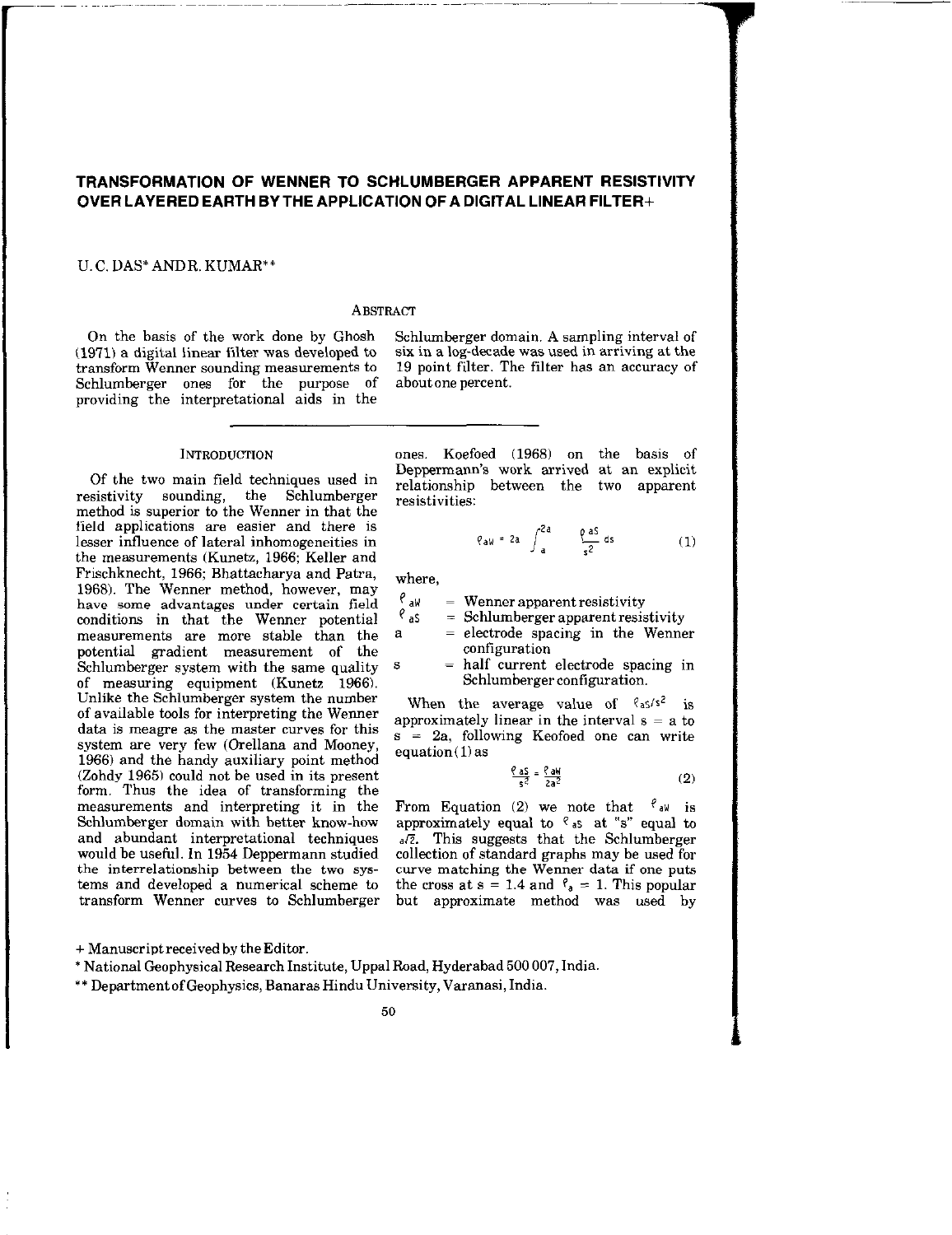#### TRANSFORMATION OF WENNER TO SCHLUMBERGER 51

geophysicists to interpret the Wenner data fast; also no storage problems in until Orellena and Mooney supplemented mini-computers. their original 1966 collection with a Wenner

Wenner soundings independently (Ghosh applied the filtering technique of Ghosh to operation of the filter on  $\frac{1}{\text{R}}$  computer was within a second. obtain the psuedo-Schlumberger values from the given Wenner data. The linearity between the two systems required for designing the  $f$ ilter is evident from equation 1.

### THE FILTER

The filter to carry out the desired transformation has been derived on the same lines suggested by Ghosh (1971). Mathematical expressions for the input Wenner and output Schlumberger functions needed for  $\frac{1}{2}$ -60<sup>-60</sup> differ derivation can be found in the above  $\frac{1}{2}$ mentioned publication. Spectra of these input and output functions were determined with the help of the Fourier transform and the filter spectra were obtained as the ratio of the spectrum of the output to that of the input  $-100$ function. A point, however, worth mentioning  $-10^{-8}$ is that we found it logical to use a smaller sampling interval namely  $\ln 10/6$  in the design of the filter. Experience with the linear filter method has shown the apparent ill-behavior of filters determined using a sampling interval of 1n 10/3 in certain extreme field situations involving very steep curves corresponding to large resistivity  $\overline{z}$ contrasts and/or large thickness ratios. For such cases a smaller sampling interval is desirable. In view of the tremendous gain of<br>computer time in using the convolution  $\frac{1}{2}$ <br>mathed of positivity columbrium curvation. computer time in using the convolution < method of resistivity calculation over other conventional techniques it is certainly feasible to use a much finer sampling rate  $+3$ (Johansen 1975). Our choice of  $\ln 10/6$  results in a filter having the following properties.

- 1) can adequately handle data corres-  $0.3\overline{0.02}$   $0.4\overline{0.6}$   $0.06\overline{0.08}$ ponding to most resistivity distribu-<br>
FREQUENCY --
- (19) makes the operation handy and filter.

set. The amplitude and phase spectra are shown In recent years the linear filter method has in Figure 1 and the filter function in Figure 2.<br>The 19 point filter derived after sampling the<br>son used to intermed the Seblumberges and been used to interpret the Schlumberger and The 19 point filter derived after sampling the<br>Wonner samplings independently (Check response at 1n 10/6 is given in Table 1. The 1970, 1971a, b). Filters were developed to accuracy of the filter set has been tested in the same way as Ghosh (1970, 1971a) and convert the apparent resistivity to the kernel the same way as Ghosh (1970, 1971a) and  $\frac{1}{2}$  cond vice way as  $\frac{1}{2}$  and  $\frac{1}{2}$  and  $\frac{1}{2}$  and  $\frac{1}{2}$  and  $\frac{1}{2}$  and  $\frac{1}{2}$  and  $\frac{1}{2}$  and  $\frac{1}{2}$ and vice-versa. In this publication we have  $\frac{100 \text{ m/s}}{200 \text{ rad/s}}$  operation of the filter on an IBM 7044



2) the reasonable number of operators Fig. 1. The amplitude and phase spectra of the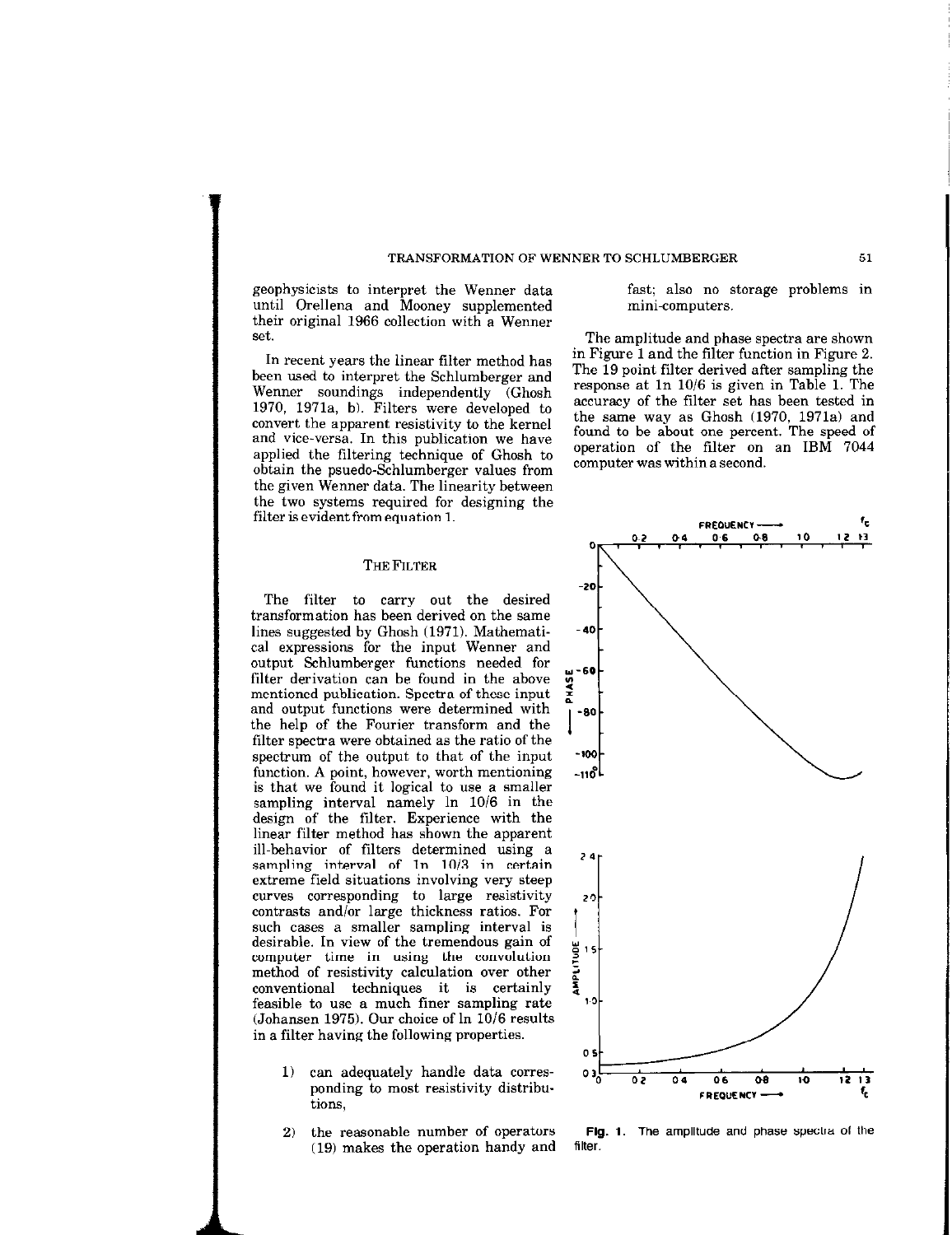abscissa values.

 $^{\rm 3}$ 



|                | abscissa      | coefficients                       |
|----------------|---------------|------------------------------------|
| j              | $X_{1}$       | C,                                 |
|                |               |                                    |
| 1              | - 4.3749      | 0.0156                             |
| $\overline{2}$ | $-3.9912$     | $\,$ $ 0.0386$                     |
| 3              | $-\,3.6074$   | 0.0477                             |
| 4              | $-3.2236$     | $-0.0594$                          |
| 5              | $-2.8399$     | 0.0752                             |
| 6              | - 2.4561      | $=0.0974$                          |
| 7              | $-2.0723$     | 0.1295                             |
| 8              | $-1.6886$     | $-0.1744$                          |
| 9              | $- \, 1.3048$ | 0.2515                             |
| $\overline{0}$ | $-0.9210$     | $\, -\, 0.3724$                    |
| $\mathbf{1}$   | $-0.5373$     | 0.5834                             |
| .2             | $-\,0.1535$   | $-$ 0.9896 $\,$                    |
| 3              | $+0.2303$     | 1.9171                             |
| $\overline{A}$ | 0.6140        | $=0.4094$                          |
| 15             | 0.9978        | 0.1915                             |
| 16             | 1 3815        | $\!0.1135$                         |
| 17             | 1.7653        | 0.0786                             |
| 18             | 2 1491        | 0.0539<br>$\overline{\phantom{0}}$ |
| 19             | 2.5328        | 0.0185                             |
|                |               |                                    |

TABLE 1. The digital filter coefficients and their

filter

Convolution of the filter operators given in Table 1 with the Wenner measurements results inpsuedo.Schlumberger values:

$$
\rho_{\text{as}}(x) = \sum_{j=1}^{n} C_j \rho_{\text{aW}}(y_j)
$$
  
= 
$$
\sum_{i=1}^{n} C_j \rho_{\text{aW}} \left[ \text{In } \frac{1}{\lambda} - x_1 - (j-1) \frac{\text{Ini0}}{6} \right]
$$

where  $x_1$  is the abscissa of the filter coefficient with index 1 and n is the index of the last filter coefficient.